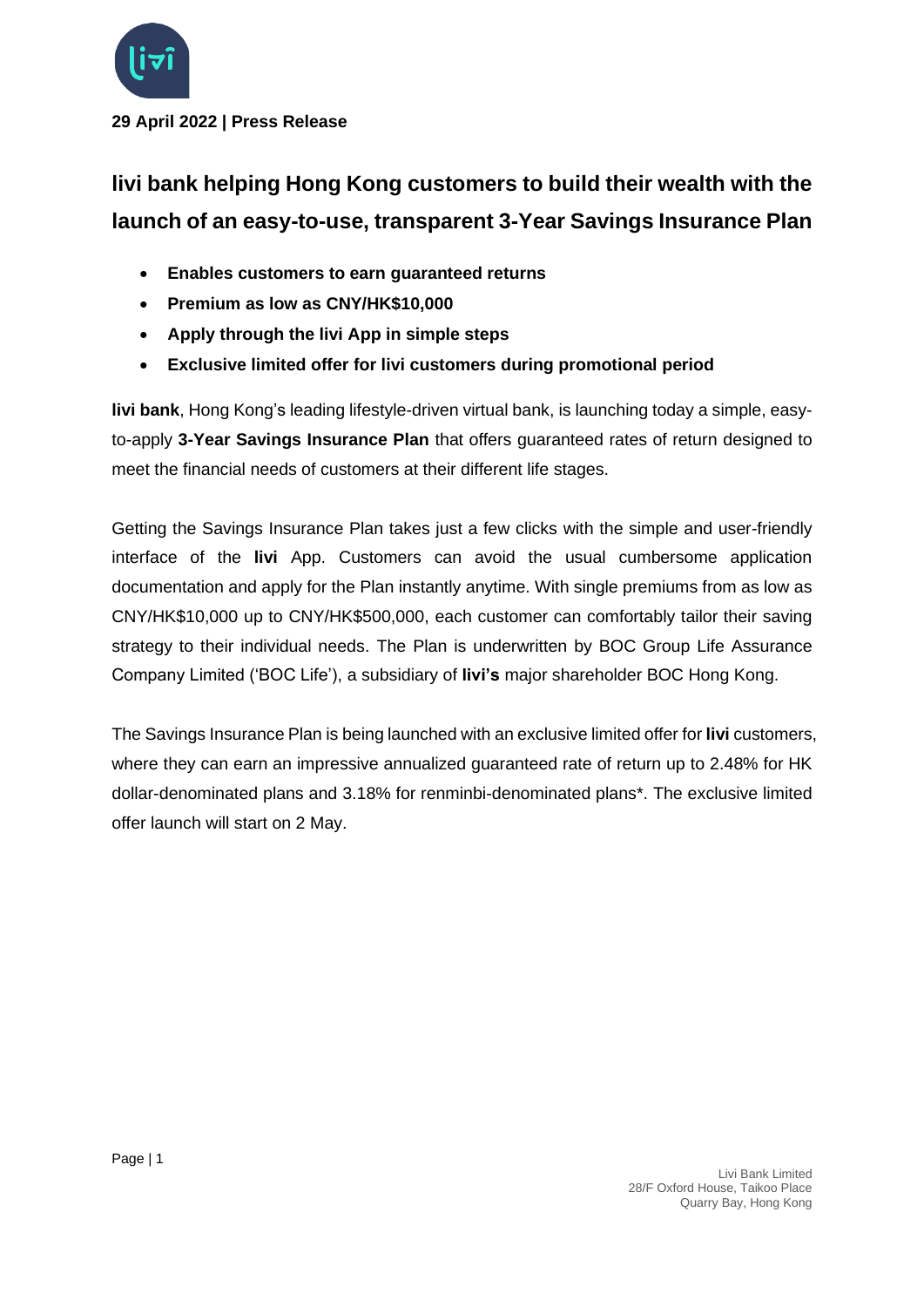

**livi Chief Product Officer Carol Hung** said, "Our launch of the Savings Insurance Plan represents **livi's** first move into insurance offerings in support of the saving goals of our customers. We believe that insurance need not be complex, and with our carefully-designed customer journey we are pleased to bring the simple, transparent and reliable **livi** customer experience to the local insurance market together with BOC Life."

The partnership with BOC Life underscores **livi's** strategy of leveraging its shareholder ecosystem to enrich the customer experience.

Ngai Chi Wai, Chief Marketing Officer of BOC Life, said, "At BOC Life, we are committed to be our customers' life partner, and strive to provide quality and professional services and life insurance



BOC Life's sound financial strength has been affirmed by international rating agencies, including financial strength rating of "A" by Standard & Poor's and "A1" by Moody's Investors Service.

"We are pleased to be able to reward our customers with the opportunity to benefit from the exclusive launch offer. Our aim is always to help our customers in Hong Kong to build their wealth in a way that's easy, while at the same time helping them to enjoy the *livimoments* in their lives. We will be introducing more insurance products to our customers very soon," **Carol Hung** concluded.

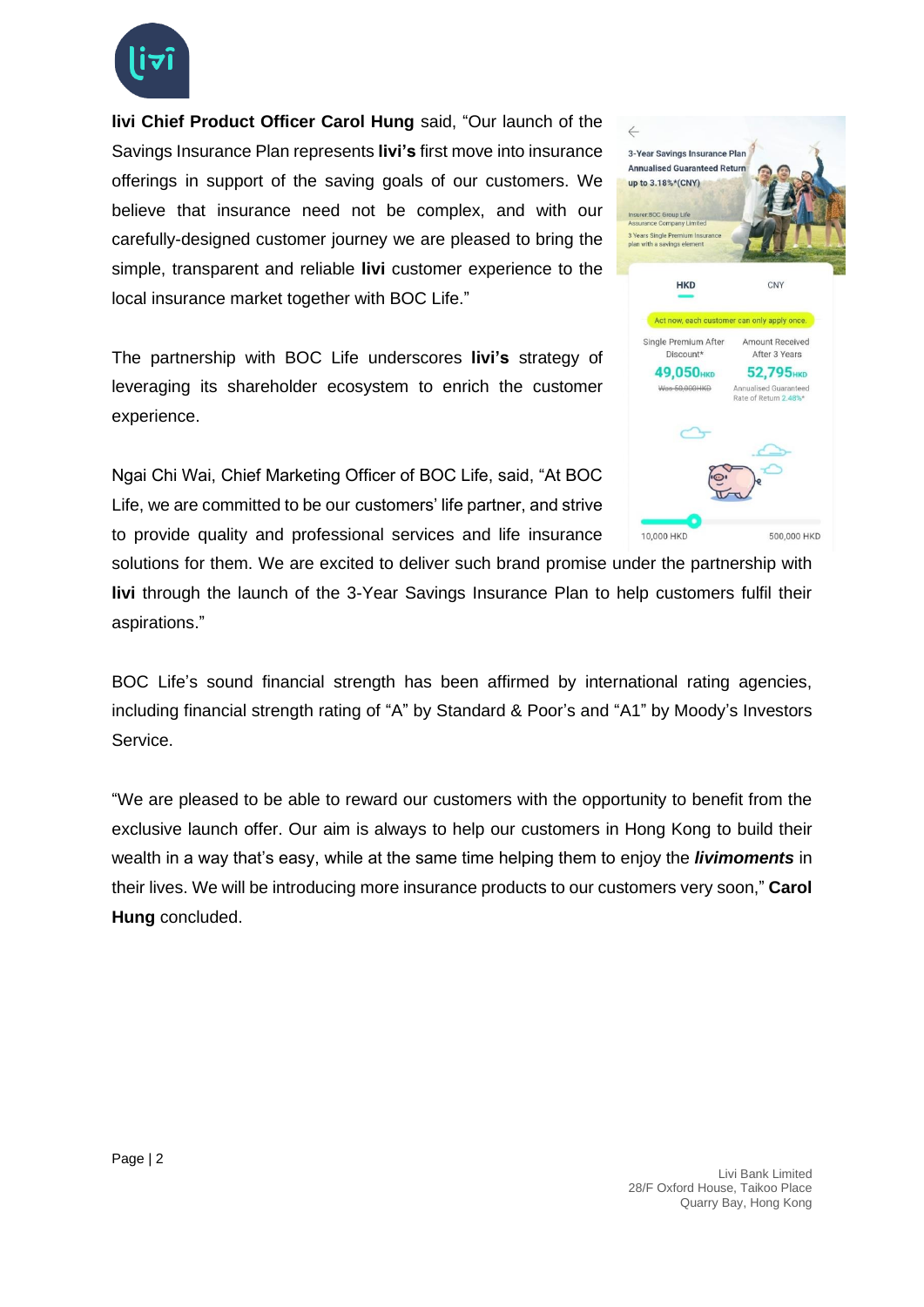

**Issue Age:** Age 18 to age 64

**Premium**: As low as CNY/HK\$10,000 up to CNY/HK\$500,000

## **Who can apply**:

The Plan is available exclusively to **livi bank** account holders with Hong Kong Permanent Identity Card or Hong Kong Identity Card to apply via the **livi** App in Hong Kong, with a limited launch offer period for **livi** customers (see *Notes*). By just paying a single premium, customers will be entitled to a quaranteed maturity payment at policy maturity after 3 years.

**Guaranteed Return:** Annualized Guaranteed Rate of Return\* (by limited launch offer only):

CNY: 3.18% HKD: 2.48%

**Life Protection**: The Plan provides life protection. In the unfortunate event of the Insured's death while the policy is in force, the amount of Death Benefit\* payable equals to 101% of the higher of (i) Total Premiums Paid or (ii) Guaranteed Cash Value as at the date of the Insured's death.

**Additional Accidental Death Benefit**: In the unfortunate event that the Insured has an accident that results in accidental death within 180 days during the  $1<sup>st</sup>$  policy year, an Additional Accidental Death Benefit equivalent to 10% of Total Premiums Paid as at the date of the Insured's death will be payable.

**Easy Application via livi**: Fully digital and instant experience; enrolment, quotation and payment can be done via the **livi** App, enabling customers to enjoy a simple one-stop application experience.

**Simple and transparent**: Customers can view and maintain their application via the **livi** App.

**Premium Payment Method:** Direct FPS payment from customers' **livi** account.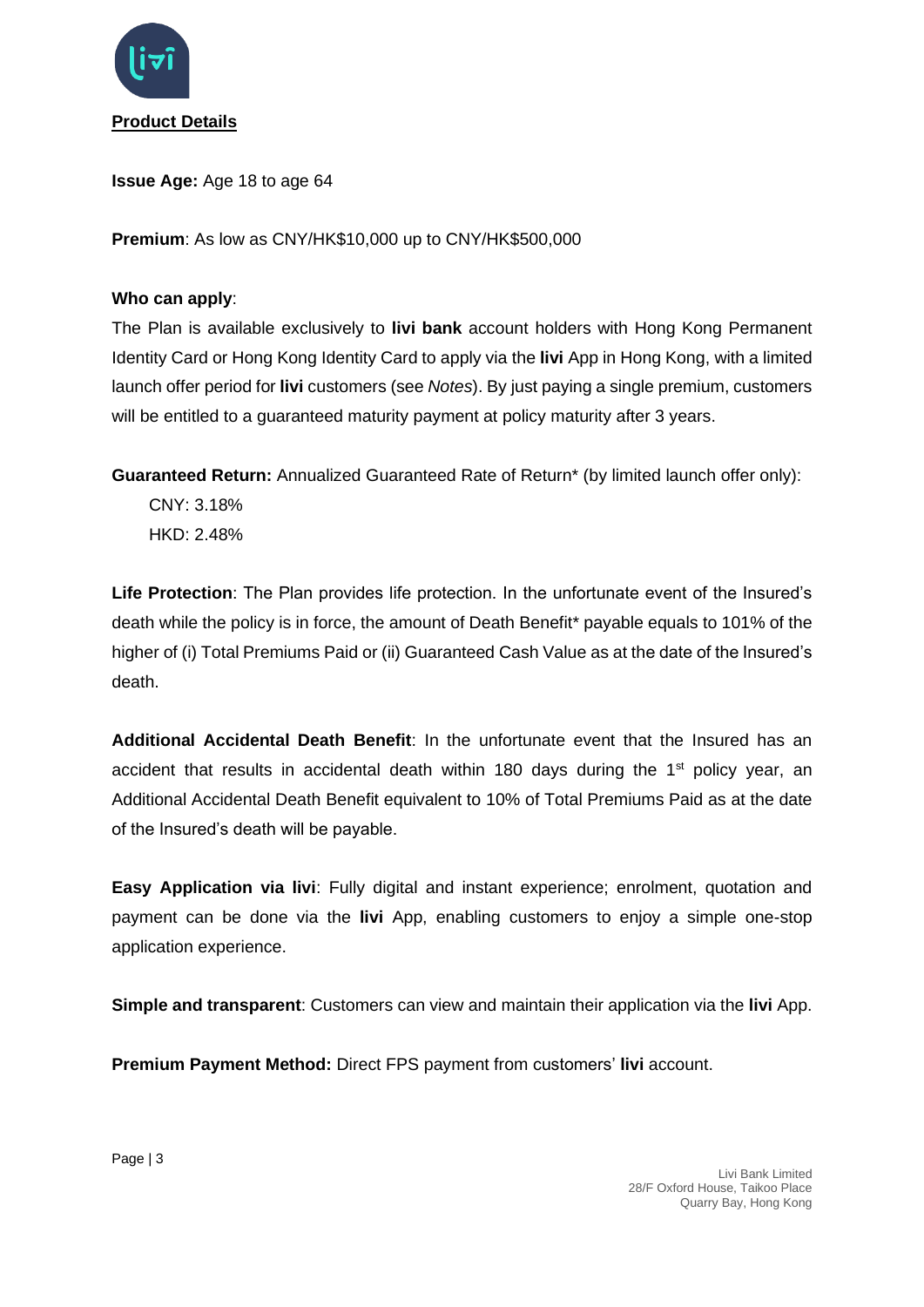

## *Notes:*

*\*The policy must be held until maturity for the annualized guaranteed rates of return at 2.48% and 3.18%, which are available only during the promotion period of the initial launch until further notice. Please see our announcements in livi's social media channels. After this promotion period, the annualized guaranteed rate of return will be adjusted. Please take note of the latest offers in the livi App. Please refer to the product brochure and policy provisions in the livi App for details.*

*Terms and conditions apply. Please refer to Conditions for Services available at our website [www.livibank.com](http://www.livibank.com/) and the livi App for details.*

*The Plan is a long-term insurance plan that is underwritten by BOC Life. It is not a bank deposit scheme or bank savings plan. livi is the insurance agency appointed by BOC Life.*

*The Policy Owner is subject to the credit risk of BOC Life. If the Policy Owner discontinues and / or surrenders the*  insurance plan in the early policy years, the amount he / she will get back may be considerably less than the amount *of the premium he / she has paid.*

*The above information is for reference only and is intended to be distributed in Hong Kong only. It shall not be construed as an offer to sell or a solicitation of an offer or recommendation to purchase or sale or provision of any products of BOC Life outside Hong Kong. Please refer to the sales documents, including product brochure, benefit illustration and policy documents and provisions issued by BOC Life for details (including but not limited to the insured items and coverage, detailed terms, key risks, conditions, exclusions, policy costs and fees) of the Plan. For enquiry about technical support for online application, please contact livi Customer Service Hotline (852) 2929 2998. For enquiry about product and post-sales service, please contact BOC Life Customer Service Hotline (852) 2860 0688.*

*Livi Bank Limited's insurance agency licence no.GA1033.*

- ENDS -

## **About livi bank [www.livibank.com](https://www.livibank.com/en/)**

**livi** has brought a unique, fresh and different banking experience to Hong Kong since 2020 with its goal to foster digital innovation, promote financial inclusion and enhance customer experiences. We aim to provide our customers with secure flexible solutions anytime and anywhere coupled with the benefits of ecosystem partnerships that complement their everyday lives. Connecting with our customers, understanding their needs and earning their trust is core to the way we work at **livi**.